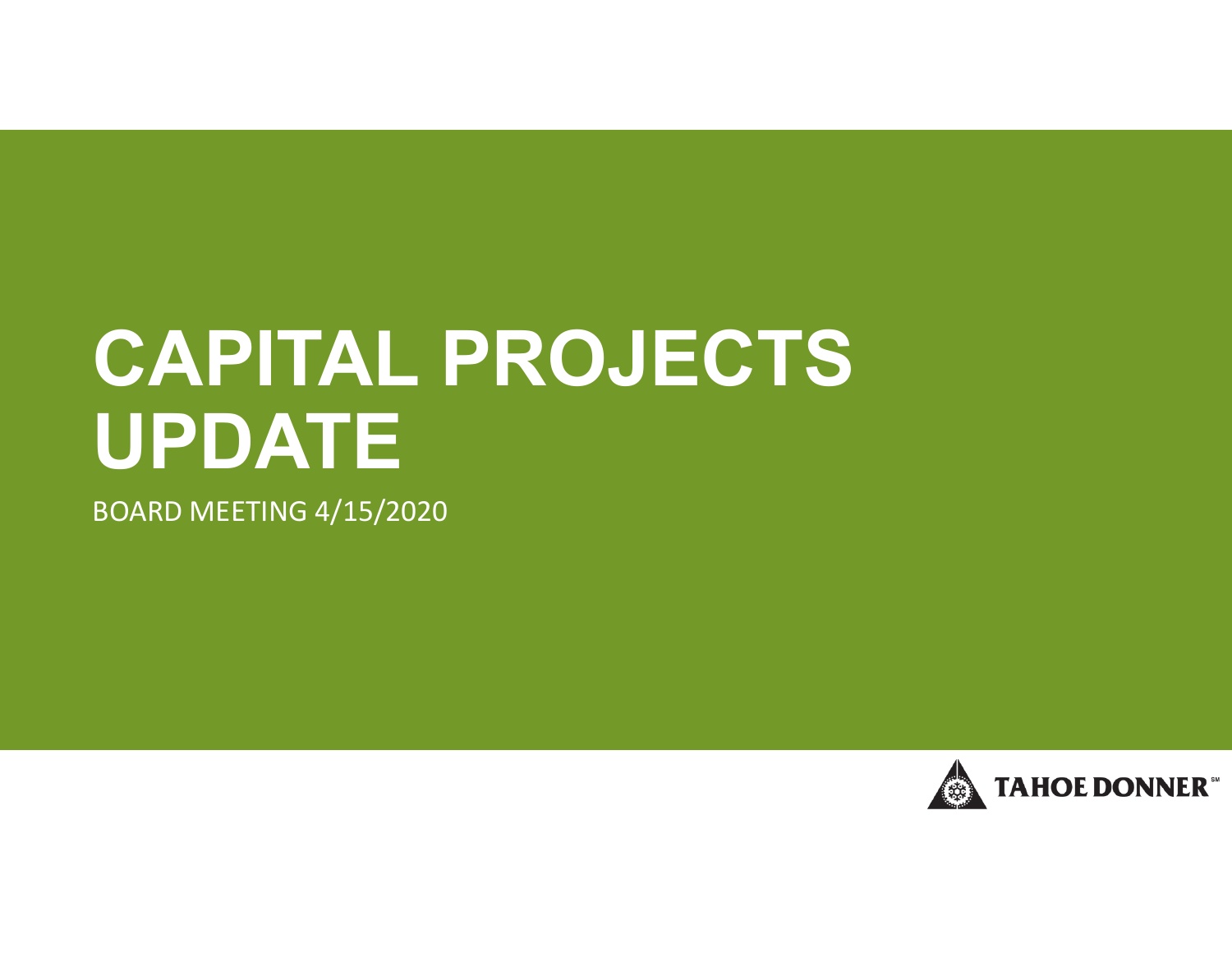### CAPITAL BALANCES

- Development Fund
	- \$5.2M 2020 Budget
	- \$6.2M Forecasted 12/31/2020
- Replacement Reserve Fund
	- \$10,3M 2020 Budget
	- \$11.3M Forecasted 12/31/2020
- New Machinery and Equipment Fund‐
	- \$239,000 2020 Budget
	- \$269,000 Forecasted 12/31/2020

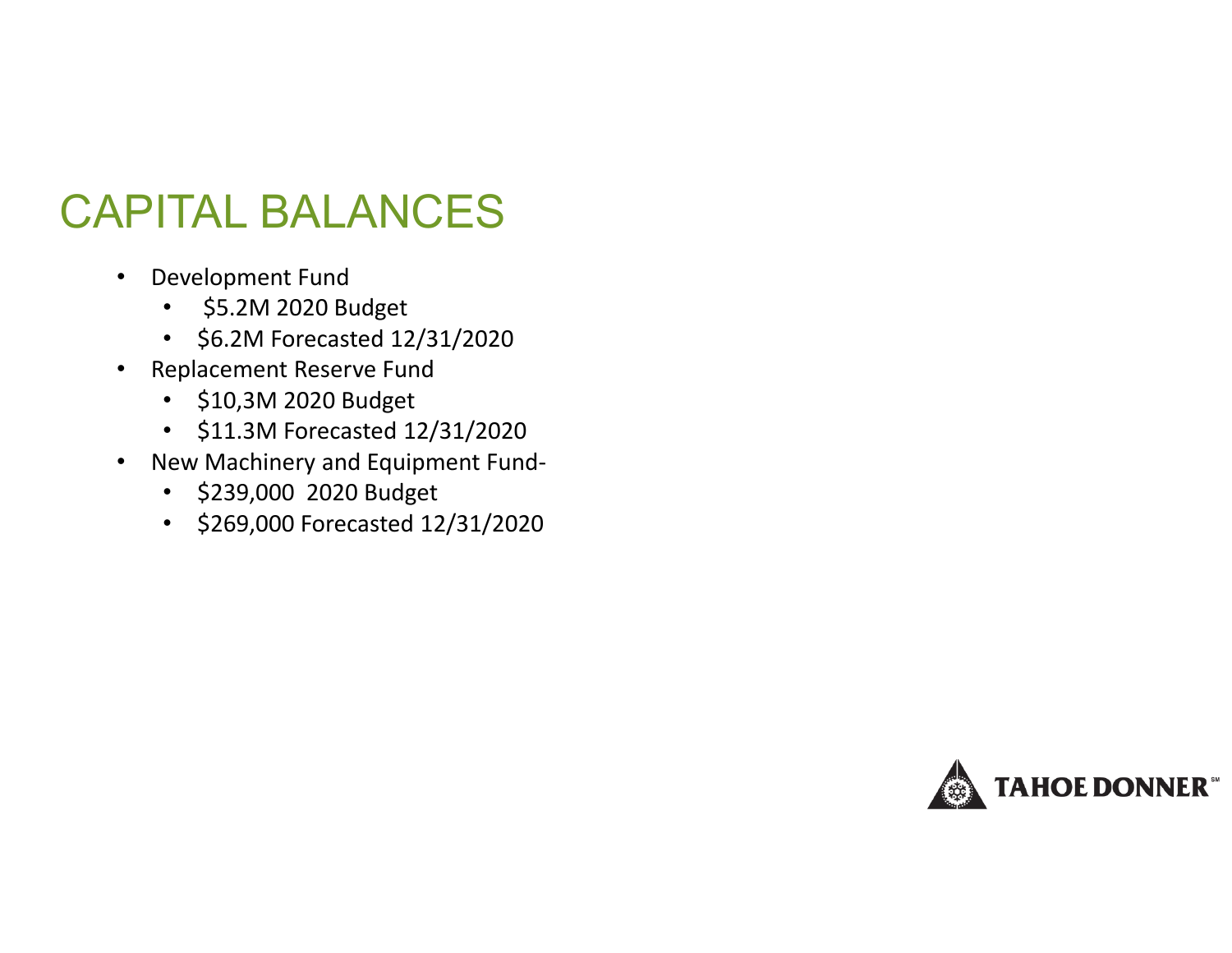# WHAT ARE WE HEARING IN THE COMMUNITY?

- $\bullet$  LARGE SCALE HOMEOWNER ASSOCIATIONS
	- Moving all safety projects forward
	- Aggressively taking advantage of closed amenities and moving those projects forward
	- IVGID bidding \$1.2M Tennis court upgrade project this year
	- • Considering taking advantage of potentially lower labor and material costs and accelerating projects
- $\bullet$  SKI RESORTS
	- Varied
- $\bullet$ • PUBLIC AGENCIES – Placer County
	- $\bullet$ • Have not slowed down on planning and designing projects
	- •Bidding \$3.7M Martis Peak Trail Project to construct this summer
	- Planning for stimulus funding
	- •Road maintenance taking advantage of low volumes and moving full speed ahead

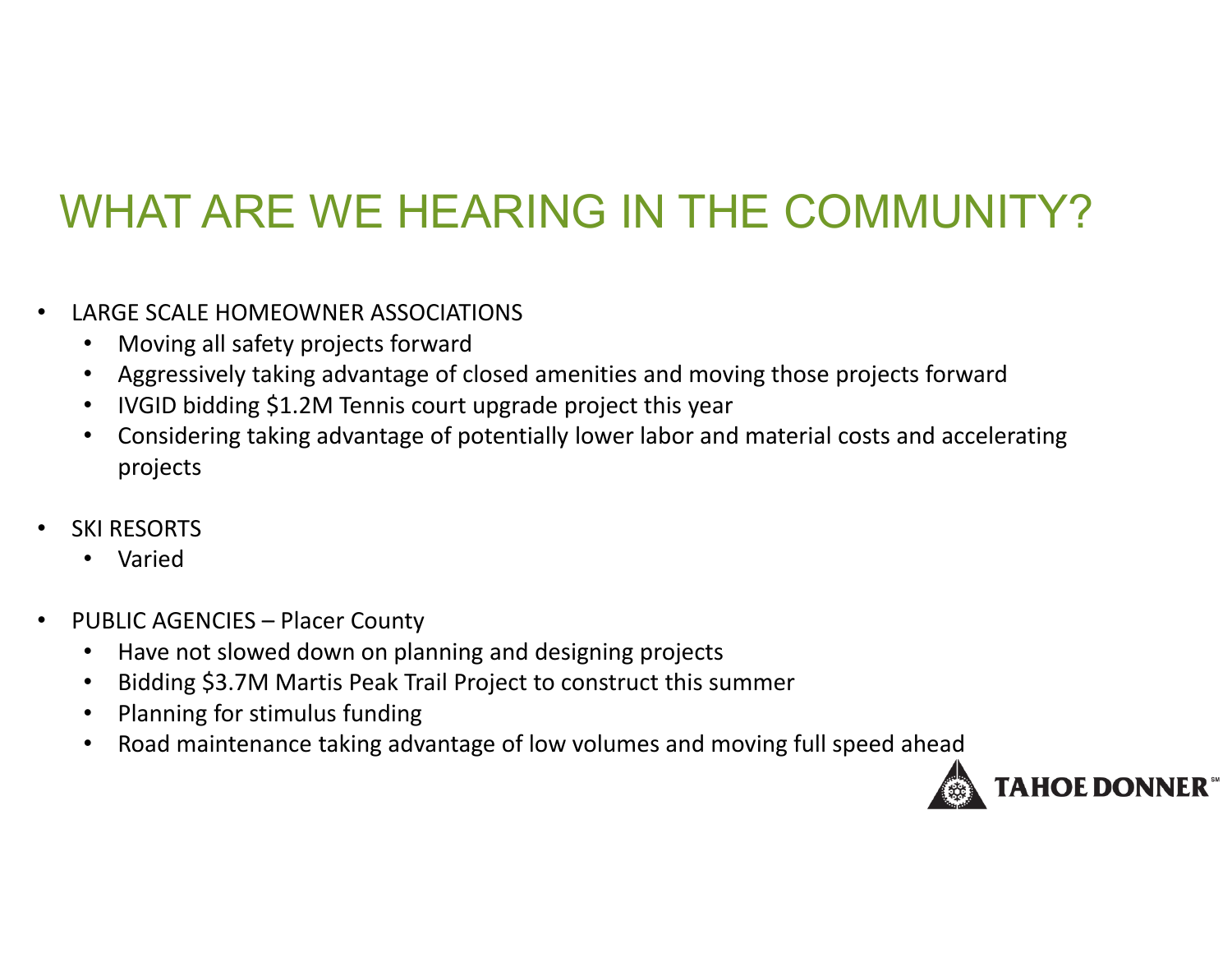## WHAT ARE WE HEARING IN THE COMMUNITY?

- • PUBLIC AGENCIES – Town of Truckee
	- •Moving forward with projects that are already started
	- •Moving forward with projects that have outside funding sources

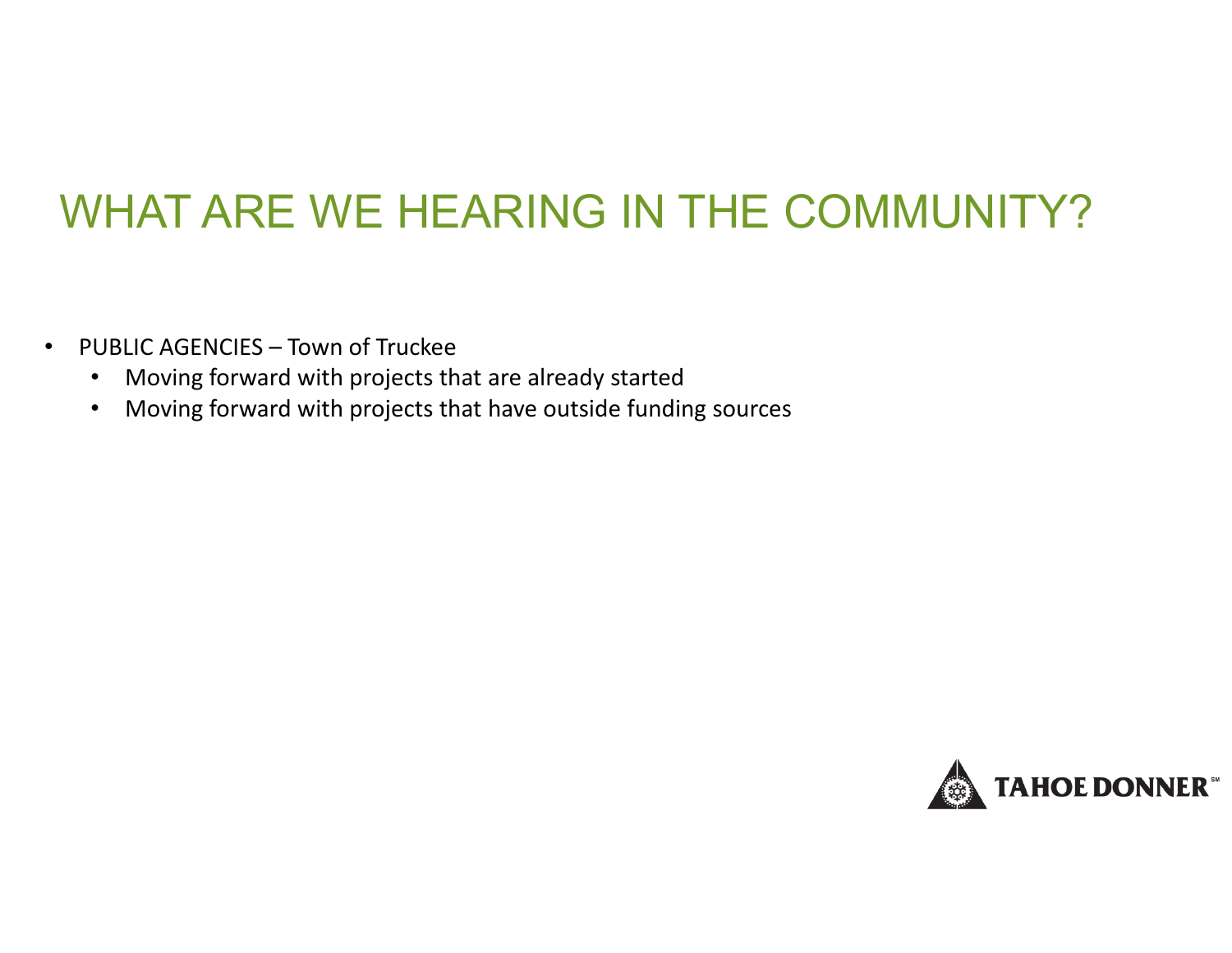## METHODOLOGY FOR DEFERRAL

- $\bullet$ MANAGER DECISION BASED ON EXPECTED LIFE
- $\bullet$ CLOSURE IMPACT TO EXTENDING USEFUL LIFE
- $\bullet$  THIS DEFERRAL EXCERCISE IS VERY SIMILAR TO NORMAL OPERATING PRACTICES. THIS PRACTICE HAPPENS EVERY YEAR BASED ON CONDITION OF ITEM COMING UP FOR REPLACEMENT AND REMAINING USEFUL LIFE.

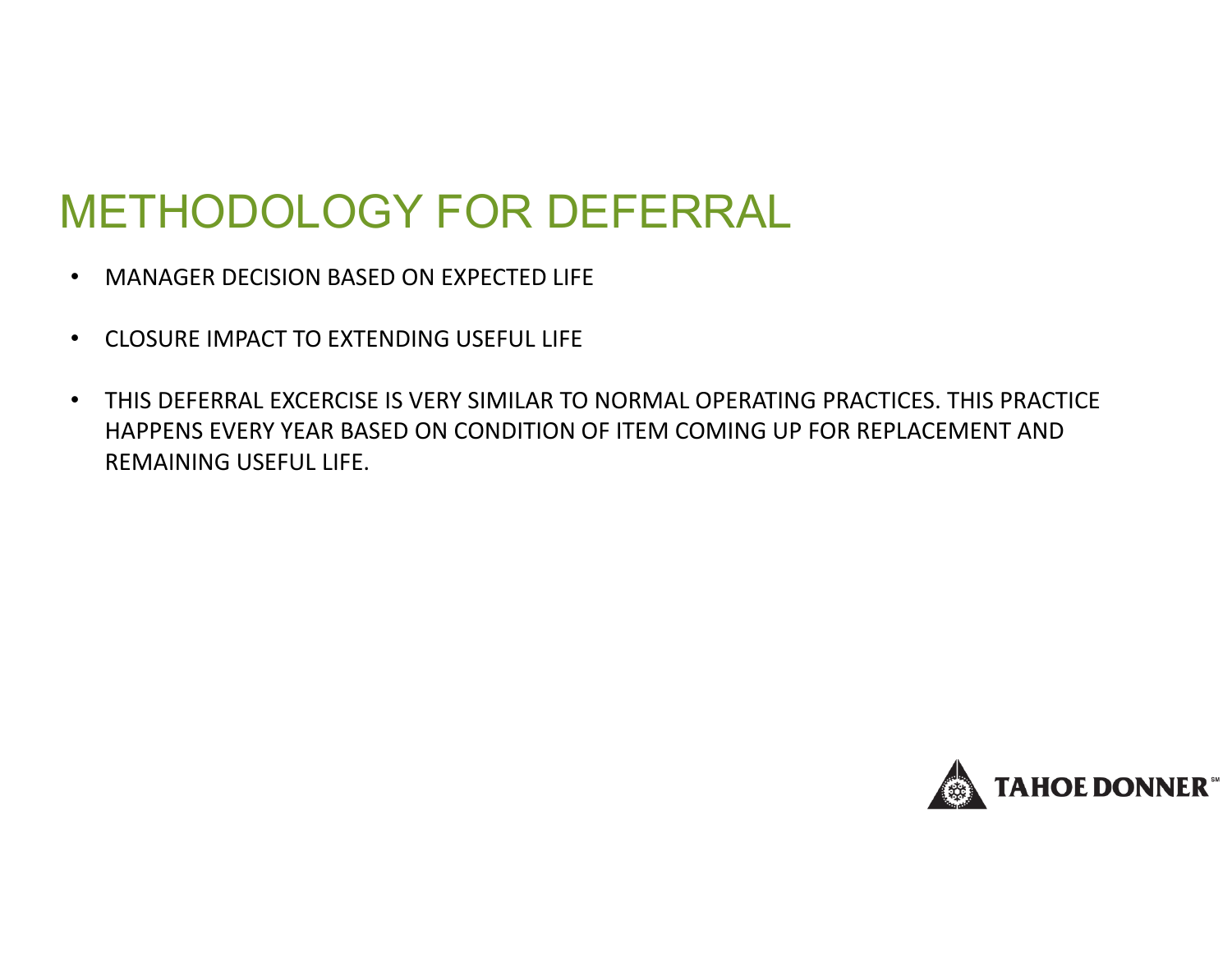#### **DEVELOPMENT FUND–**

Approved in Budget Cycle ‐ \$**2,990,000** Current CFP Projection ‐ **\$1,887,464 Total Deferred ‐ \$1,102,536**

Deferred Projects:

Mile RunSnowmaking @ Downhill Reduced Covered Stairway form \$150k to \$30K Trout Creek Expansion – parking lot Land acquisition Feasibility studies

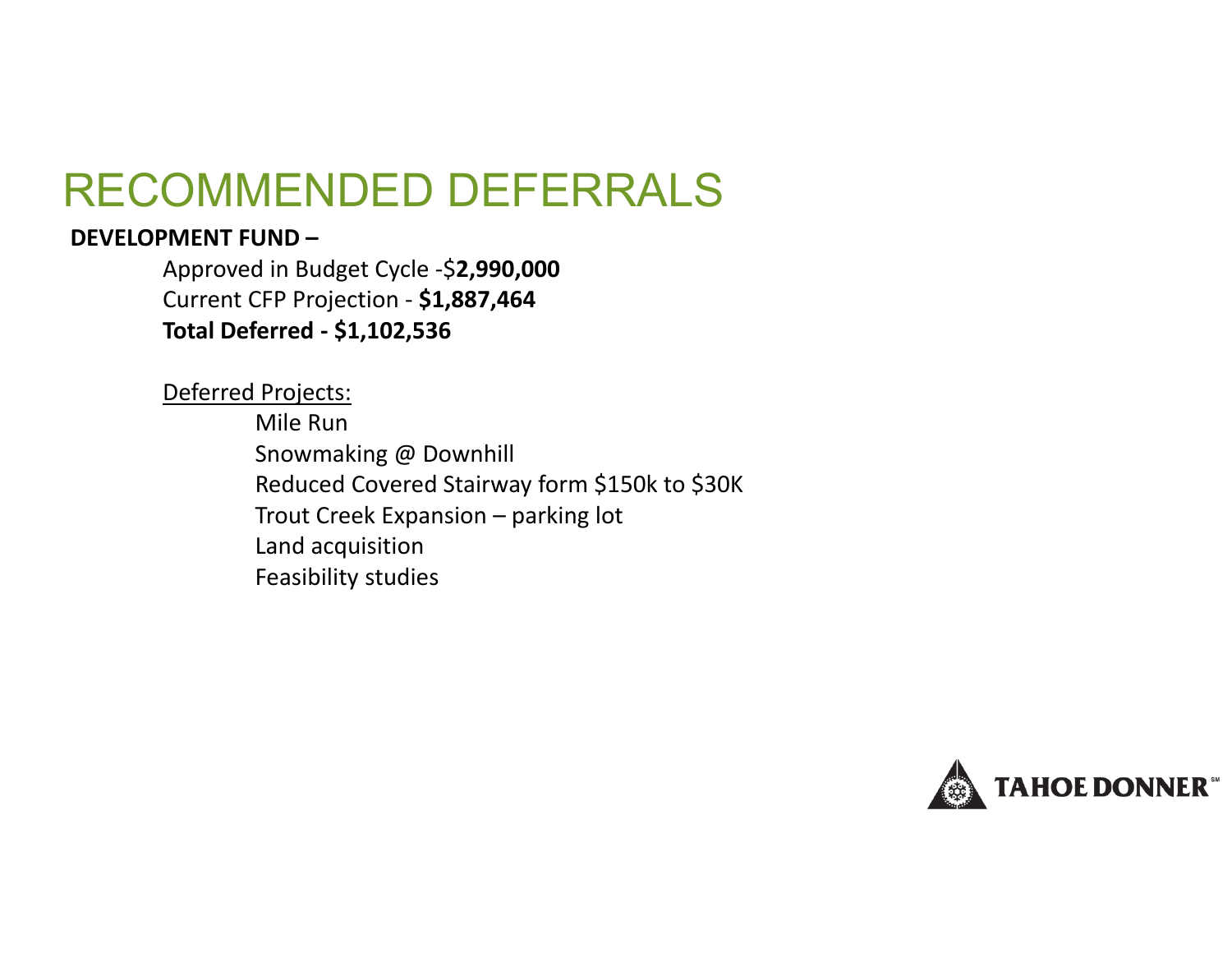#### **DEVELOPMENT FUND–**

Projects Moving Forward 2020:

New Accessibility Improvements – \$150K Snowmaking at TDXC – \$891,538 Snowmaking at Snowplay ‐ \$200,926 DH Lodge Soft Costs ‐ \$350,000 Marina BBQ pits? – \$25K Implement Trail/Trailhead Projects ‐ \$150k Trout Creek ‐ \$90k

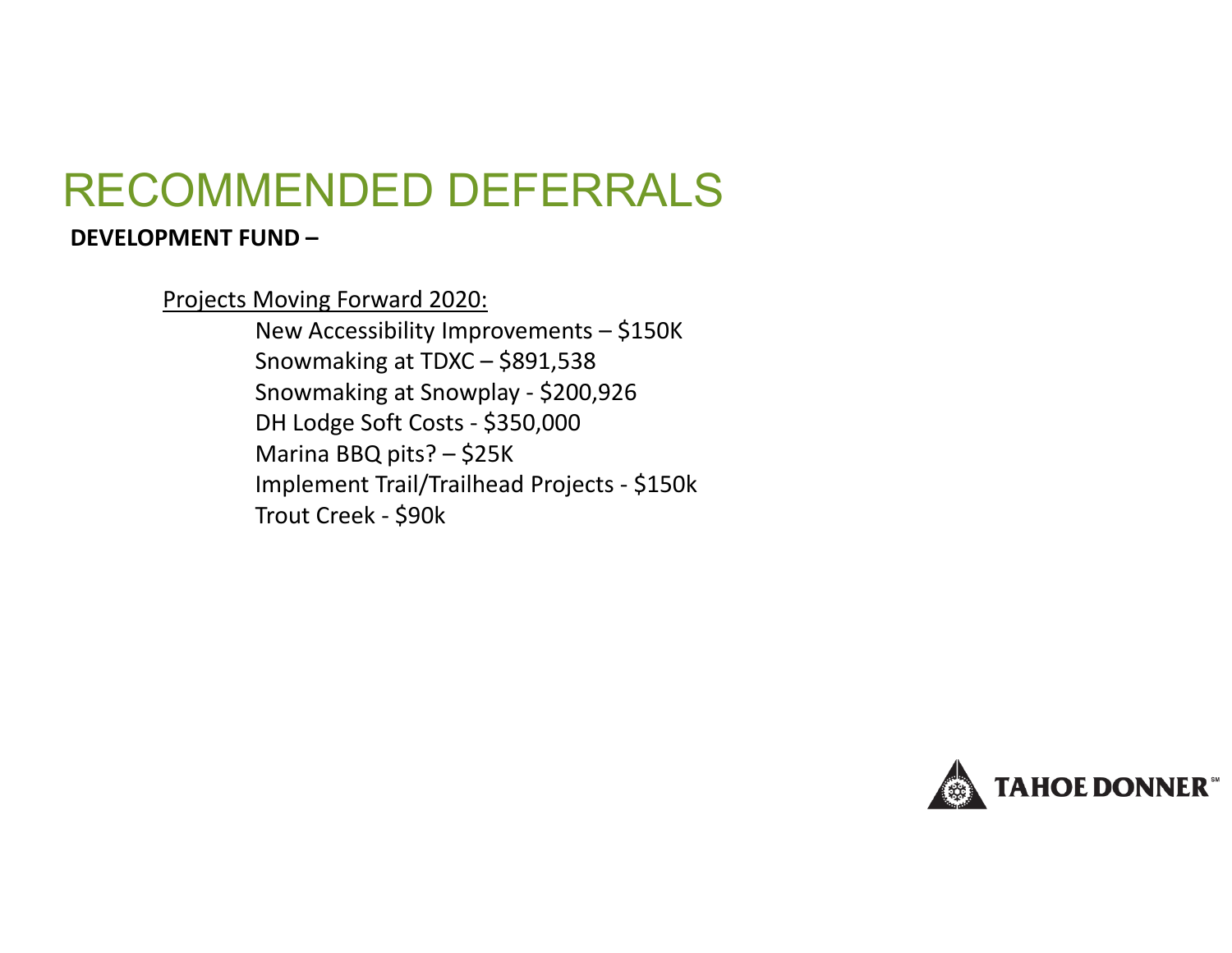#### **REPLACEMENT RESERVE FUND**

2020 Budget‐ **\$6,987,822** Current Budget **\$6,168,919 Total Deferred ‐ \$819,003**

#### Major Deferred Components >40k

Ski‐Boot‐Pole‐Rental XC ‐ \$40,084 Fuel Tanks ‐ \$47,612 Furniture Beach ‐ \$60,877 Shuttle Bus ‐ \$116,423 Trail ‐ South Euer Valley Road Repair Soft Costs ‐ \$122,354 Trout Creek Pool Furniture ‐ \$64,622

Major 2020 RR Projects Moving Forward:

Golf ‐ \$2,201,064 Nature Loop ‐ \$683,935 Grotto – approx \$50k CASP Improvements Year 2 ‐ \$509,971

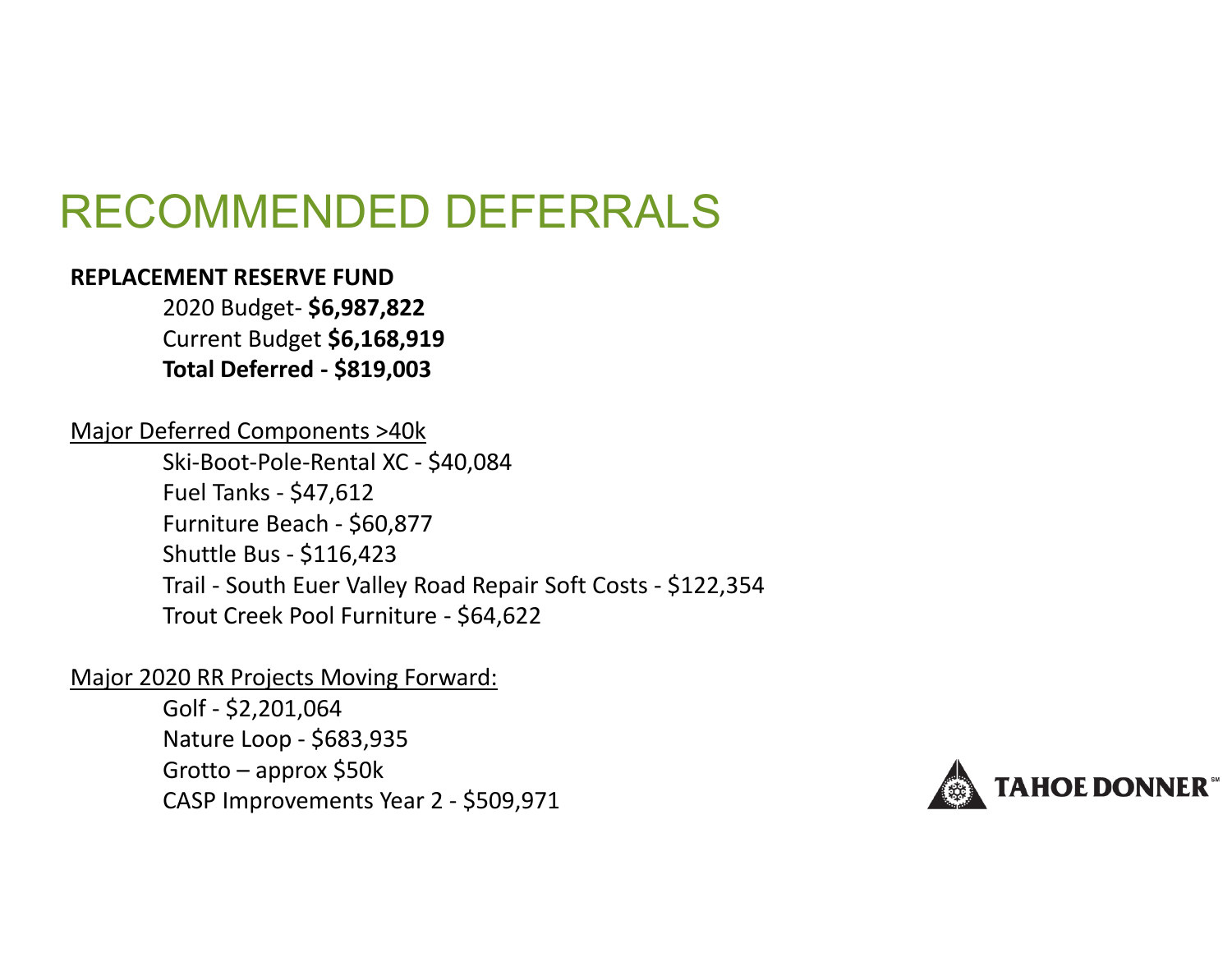**NEW MACHINERY AND EQUIPMENT FUND**

2020 Budget‐ **\$239,000** Current Budget **\$239,000 Total Deferred ‐ \$239,000**

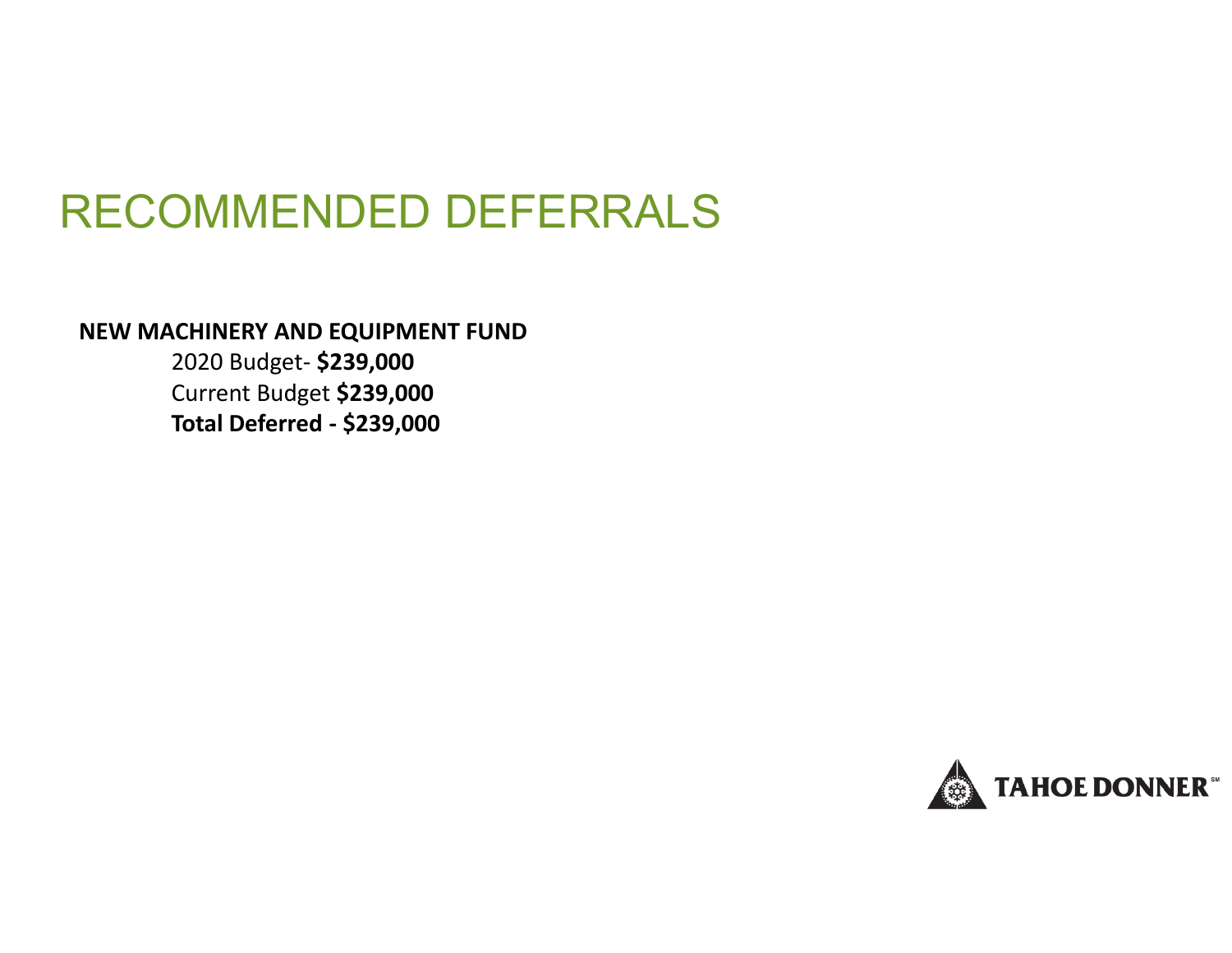### RECOMMENDED ACCELERATED RRF COMPONENTS?

- Asphalt Trout Creek <sup>R</sup> <sup>R</sup> & stripe ‐ \$410,032
- Misc. asphalt seal/stripe projects
- Building painting if needed
- Paver repair projects
- POH 2021 components Floor and paint ‐ \$92,683
- Tennis 2021 Building Repair components ‐ \$247,086
- Lodge 2021 Building Repair Components ‐ \$105,978